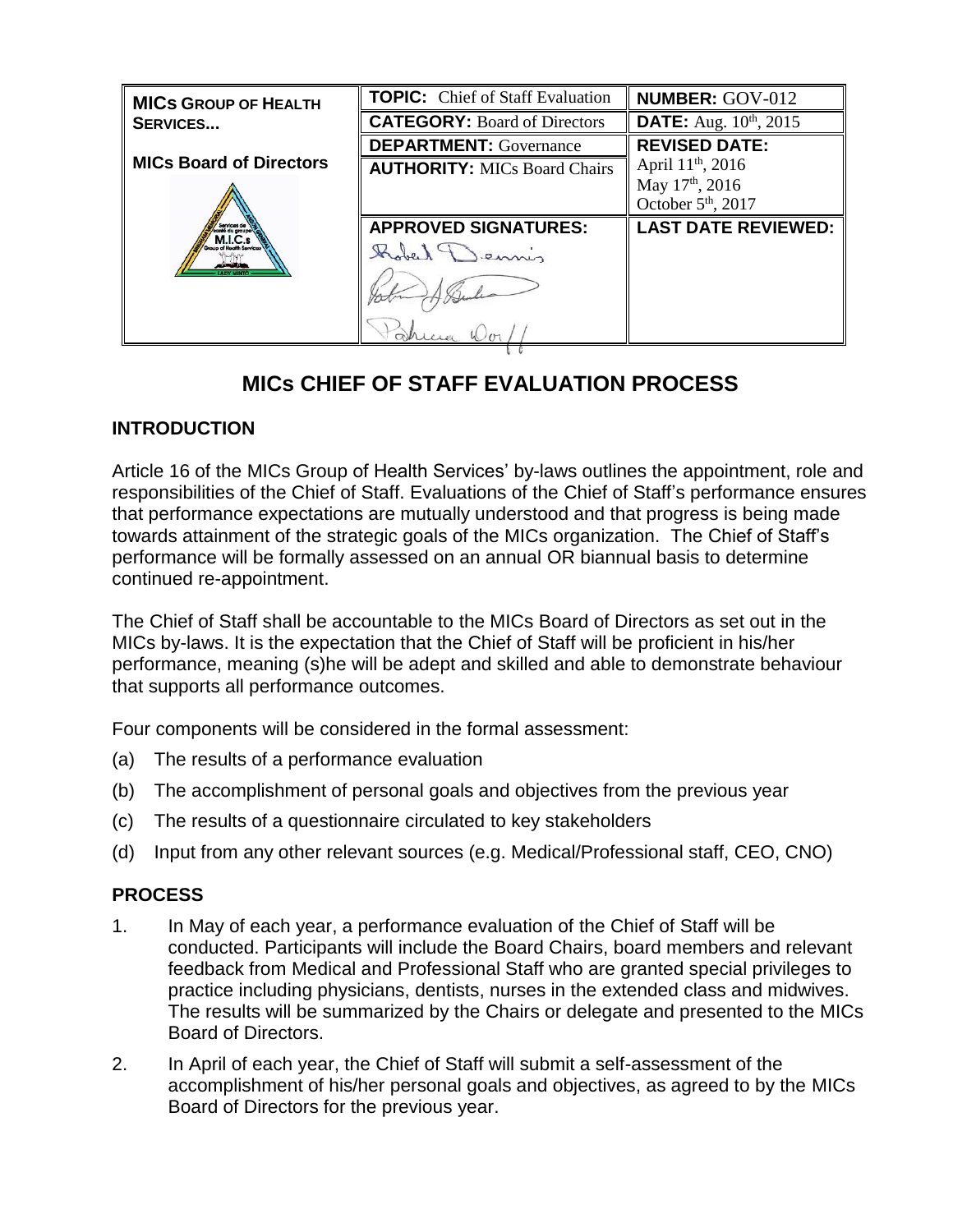- 3. The Chief of Staff is required to complete a self-evaluation of his/her performance (*Chief of Staff Evaluation Form*) and to submit the evaluation form to the MICs Board Chairs at the time of the performance appraisal.
- 4. A questionnaire requesting comments on various aspects of the Chief of Staff's performance in the previous year will be circulated to the MICs Board Chairs (see sample attached). This shall take place during the month of April.
- 5. A date in May will be established by the Chief of Staff and the MICs Board Chairs for the Chief of Staff's performance evaluation.
- 6. The Board Chairs shall seek input to the Chief of Staff's performance appraisal from other members of the respective Board and from the Medical and other Professional Staff, CEO and CNO and other relevant colleagues, using the *Chief of Staff Performance Evaluation form* and specific questions. The Chief of Staff Position Description and the previous year's goals and objectives, as outlined by the Chief of Staff, will be circulated with the evaluation form to all parties mentioned above in order to provide a context for evaluation. They need to be reminded that this is a confidential process.
- 7. The Board Chairs will then each complete the *Chief of Staff Performance Evaluation Fo*rm incorporating feedback from board members, CEO, CNO, Medical and Professional Staff, where applicable, and determine achievement or nonachievement of goals and objectives.
- 8. The form should also include areas of strengths, areas for ongoing improvements or development and areas where performance outcomes have not been met.
- 9. The performance appraisal should incorporate additional examples or "evidence" provided by both the Chief of Staff and the Board Chairs. There is a section on the evaluation form for additional comments.
- 10. The Chief of Staff will separately complete the Appraisal Form and bring it with him/her to the evaluation meeting.
- 11. The Chief of Staff, CEO and Board Chairs will then meet to review and discuss the Chief of Staff's objectives from the previous year, his/her performance, using the data collected and documented on the *MICs Chief of Staff Performance Evaluation*  Form (completed by both the Chief of Staff and Board Chairs).
- 12. At the end of the performance review meeting, the Chief of Staff and the Board Chairs will mutually establish priorities for the following year and performance goals to support ongoing development. Performance goals should be specific, measurable, attainable, results-oriented and time-framed. These will be formalized, documented and approved at a later date.
- 13. Both parties will prioritize the Chief of Staff's objectives for the following year on the Form.
- 14. A copy of the performance appraisal is signed by the Board Chairs and the Chief of Staff, indicating the Chief of Staff has had an opportunity to provide input by way of a self-evaluation and a meeting with the Board. The performance evaluation is then placed in a confidential file.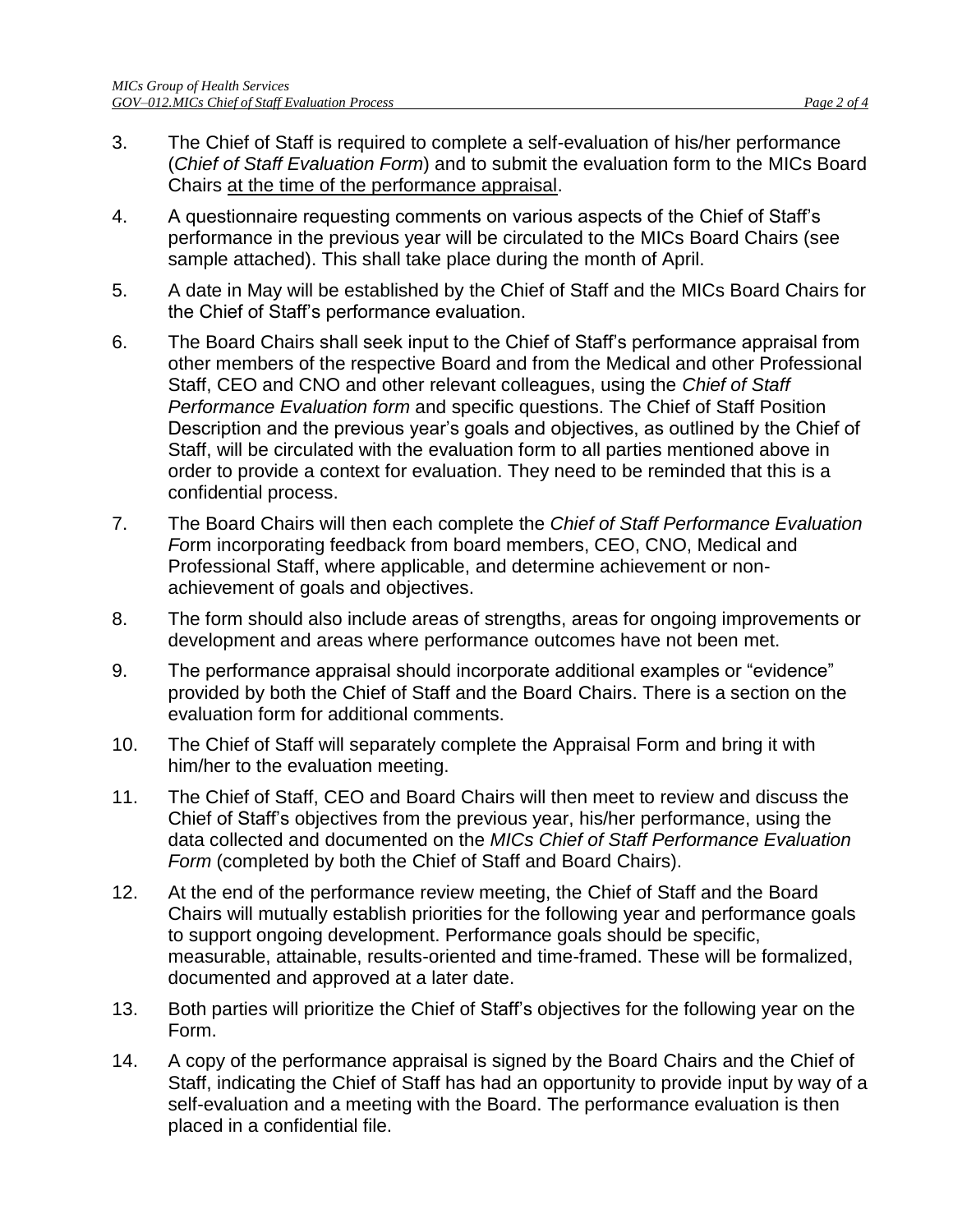15. A summary of the results will be reviewed by the MICs Board and presented to the MICs Board of Directors at the first business meeting in June. The report to the Board will include a one-page summary of the process outcomes and recommendations.

## **Performance Evaluation Guidelines**

- 1. The Board of Directors should provide the Chief of Staff with continuous feedback from the Board throughout the year and the Chief of Staff shall keep the Board Chairs informed of major issues or concerns from the Medical Advisory Committee and Medical/Professional Staff that are relevant to MICs. Regular meetings with the Chairs shall be arranged prior to Board meetings.
- 2. The Board Chairs will discuss performance and goal progress regularly with the Chief of Staff and document specific examples or "evidence" of behaviour during the year.
- 3. The Board Chairs and Chief of Staff are responsible for arranging times to discuss performance issues; the Chief of Staff will provide written reports of his/her progress to the Chairs prior to such meetings.
- 4. Performance problems, inappropriate conduct and/or behaviour must be addressed at the time of occurrence.
- 5. In completing the self-evaluation, the Chief of Staff is required to identify examples, thus providing evidence of areas (s)he believes his/her behaviour has exceeded or is below proficient.
- 6. Guidelines for the Chief of Staff's self-evaluation and evaluation by the MICs Board of Directors:
	- a) Review the position description to establish a clear understanding of the position role, responsibilities and behavioural expectations.
	- b) If the Chief of Staff has achieved proficiency in an area of performance, an example of the behaviour should be provided to clarify or support the rating.
	- c) Examples of performance or "feedback" provided should be concrete, specific and timely and should focus on performance or the specific behaviour and not the personality of the Chief of Staff.
	- d) Feedback should provide the Chief of Staff with clear information regarding what the Chief of Staff is achieving and what (s)he is not achieving, and constructive criticism regarding areas where performance requires ongoing development or is not acceptable.
	- f) Specific statements or "feedback" used in discussions with the Chief of Staff regarding his/her performance should:
		- i. Deal with facts
		- ii. Refer to a particular behaviour or event
			- i. The event or behaviour should be described so the Chief of Staff understands what the MICs Board is referring to